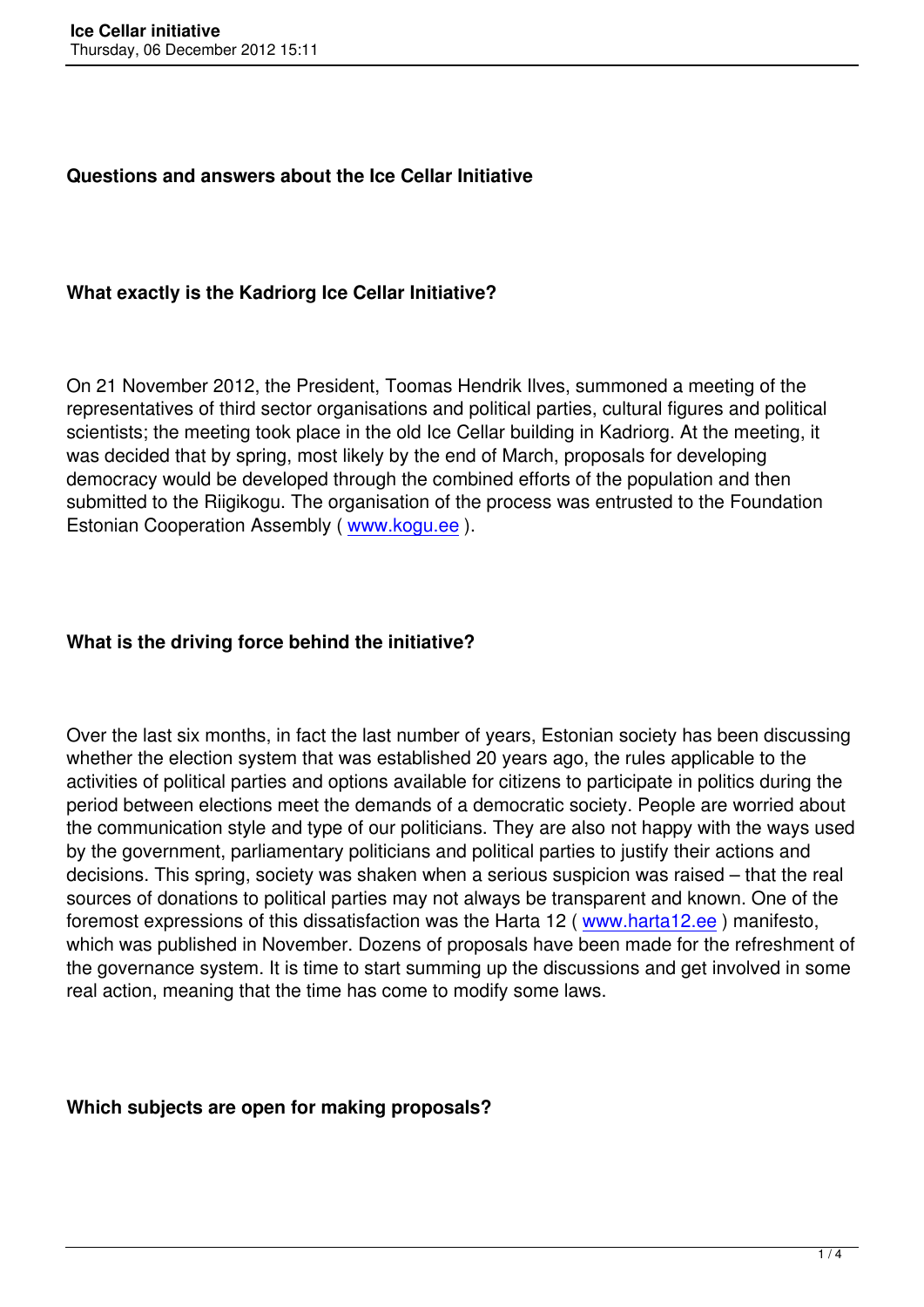In short, five major areas are involved: 1) the electoral system, 2) organisation of the work of political parties, internal democracy within parties included, 3) monies flowing to political parties and politics in general and the methods for the donation, reporting and supervision of such monies, 4) options available to citizens to be involved in shaping our policies during the interval between elections, 5) links between public sector positions and political parties.

### **When can one start making the proposals?**

The uniform crowdsourcing platform will be implemented in January 2013. Everyone is welcome to send their proposals to the Estonian Cooperation Assembly either by e-mail or traditional mail to info@kogu.ee and Roheline aas 5, 10150 Tallinn, respectively.

# **What do you mean by "crowdsourcing" method?**

Crowdsourcing is a term of English origin and stands for an initiative that involves the collection, systematisation and synthesising of public opinions and proposals. This method was successfully used a couple of years ago to develop a new constitution in Iceland. While ideas and proposals to amend laws usually come from the government and the Riigikogu (and from the President in the case of the Constitution), this time people will have the chance to define the issues and methods for implementing the desired changes.

## **How do you intend to ensure that my proposal will become a new law?**

This is a joint, crowdsourcing effort – therefore, ideas may be changed and modified in due course through common discussion. Should your proposal pass analysis conducted by experts, public discussion and make it to the Parliament as an official proposal, it is quite possible for it to become a law. Still, there are no guarantees as laws are processed and enforced in Estonia by the Riigikogu. The whole process in general is aimed to bring the members of the Parliament, the political parties represented in the Riigikogu, experts, citizens and their representative organisations together and then develop solutions – together – regarding what can be done to change the current situation. A process with such a well-defined goal and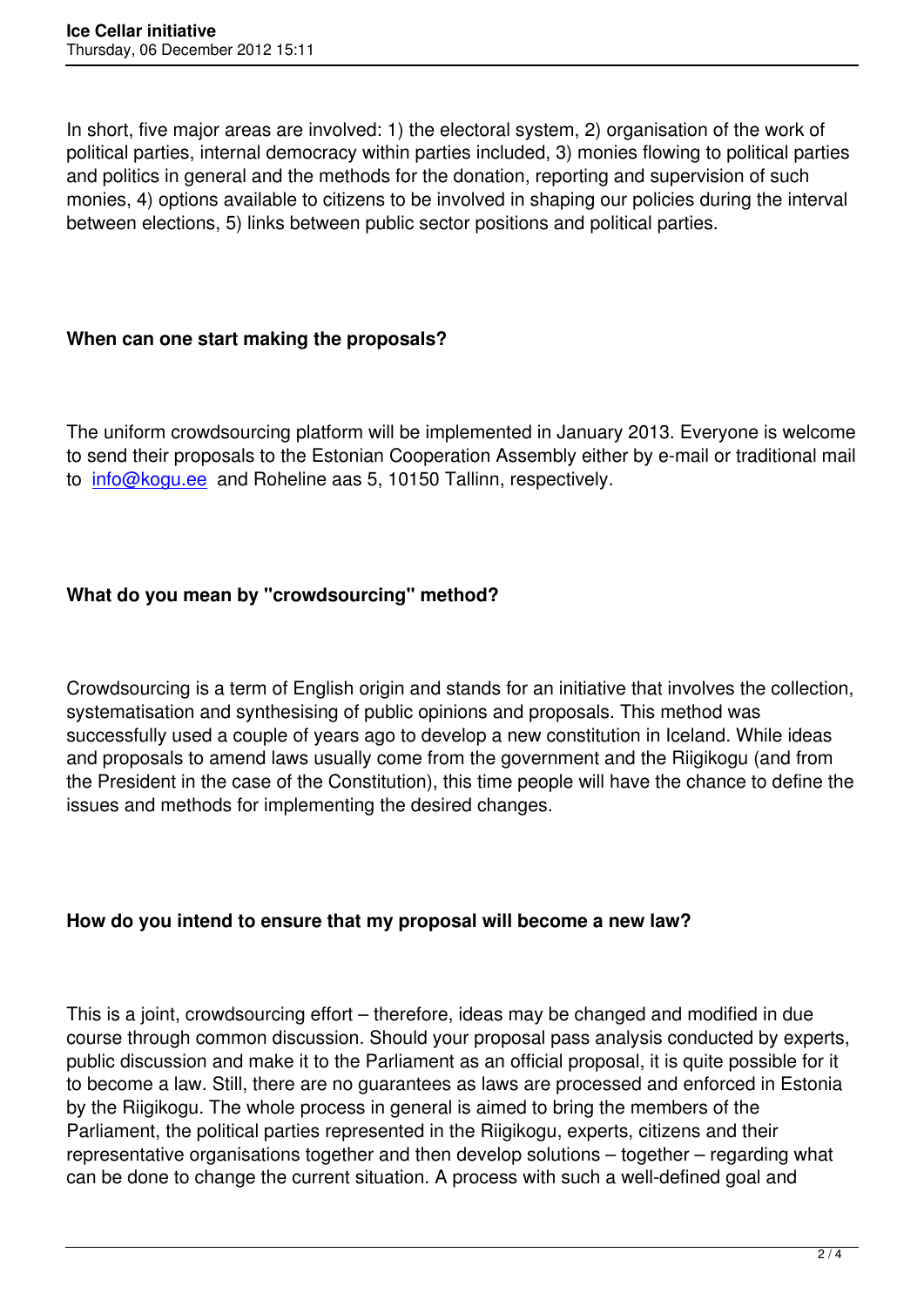deadline, agreed rules and the assumption that everyone will participate has not taken place in Estonia before.

### **How do you intend to ensure the transparency of the process and that some consideration is given to each and every proposal?**

The crowdsourcing process is public and transparent; all proposals that match the subjects will be taken into consideration and their processing can be observed and proposals discussed.

#### **Why are the individuals who make proposals required to identify themselves?**

The creation of laws and making proposals for that purpose is a task loaded with responsibility and represents a privilege of free people living in a free society and each citizen will, most naturally, participate in this process under his or her correct name. Hopefully, the joint creative environment will have a separate section for exchanging opinions and participation in discussions may be more relaxed. The section for proposals and opinions will definitely have moderators to keep obscenities and flaming away from this environment; the same goes for committed and organised attempts to change the direction and subject of a discussion. One must also stick to the discussed topic. Low wages and costly electricity are important; there is no doubt about this, as are issues that involved hundreds and thousands of Estonian people. But the environment concerned will be focusing on elections, the lives of political parties and their funding as well as other factors that have an immediate influence on the future of democracy in Estonia.

### **Why do you need to build a new environment when we already have Täna Otsustan Mina (Today I Will Decide) or TOM, osale.ee, Facebook and possibly others?**

It is possible that these environments, their parts or elements will be used. The difference between these environments and the created platform relies on the fact that the latter has very specific time and content parameters. The activities are divided into well-defined stages and spheres from the very beginning. While TOM and osale.ee are i.e. open-end platforms, there